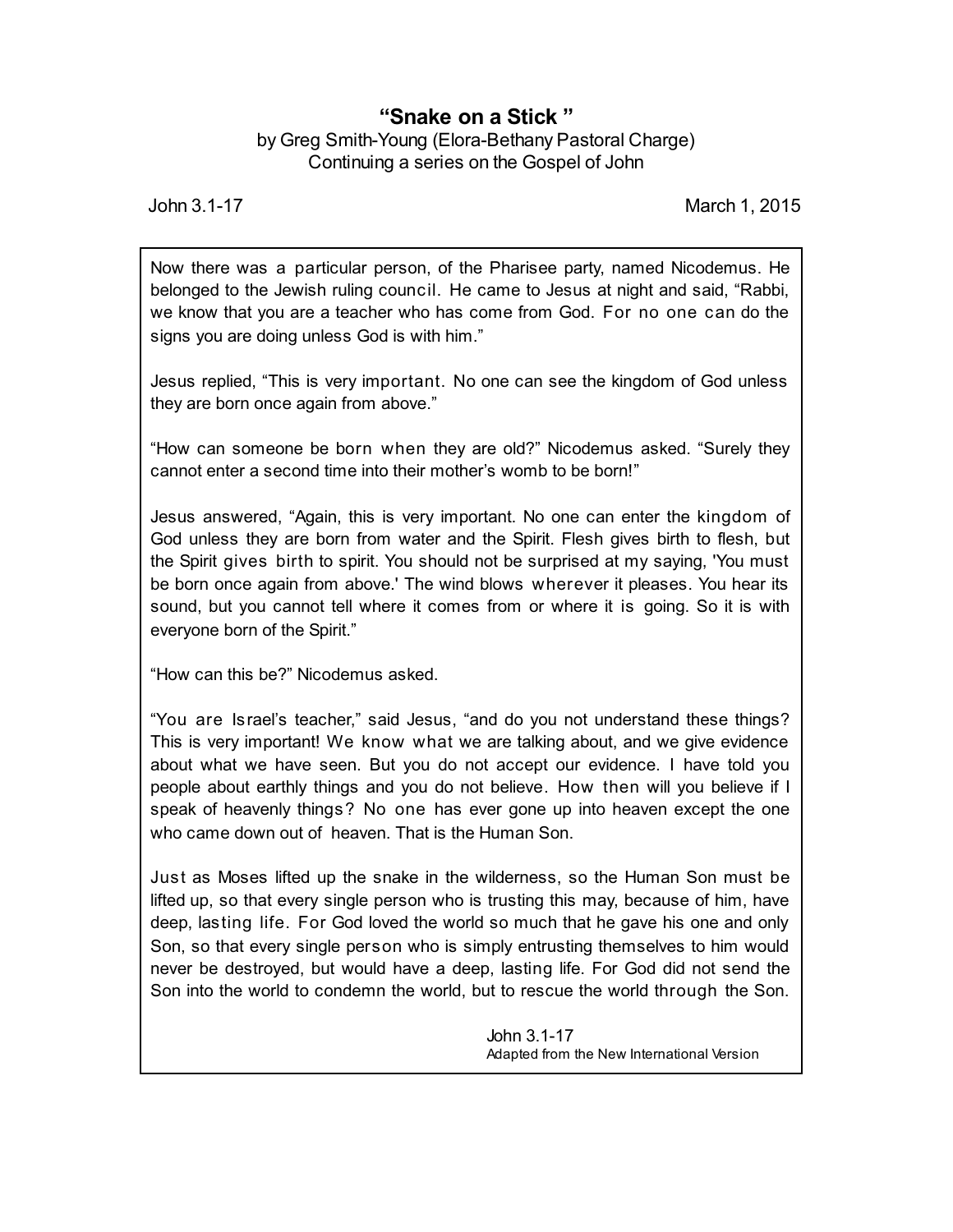We're continuing our look at this conversation Jesus had with Nicodemus. That means we're continuing to talk about the "birds and the bees." No, not those ones. This is much weirder, and more delightful and vital for life. This is a different sort of "birds and bees." It's a sign, a snake, a stick, and a son.

First, the sign. [Hold up a "John 3:16" sign.]

Recognize it? There was a time when you'd watch sports on tv, and there would be this guy. He'd always have great seats! He'd be holding up this sign. "John 3:16." We just heard it, in the Scripture reading:

*For God so loved the world that he gave his one and only Son, that whoever believes in him shall not perish but have eternal life.*

If you want the good news of Jesus in a nutshell, that's it. We'll definitely come back to it. But if we want to grasp it fully, we need first to talk about a snake.

II [Holding toy snake.] Snakes are fascinating, wonderful creations of God.

I loath them. If this were real, I would not be near it. Snakes scare me.

Jesus mentions a snake that could save me.

Just before the John 3:16, "God so loved the world" part, Jesus gives us the "Moses lifting the snake" part. As if they are connected. Which they are.

As Nicodemus certainly knew, the episode is from the Book of Numbers.<sup>1</sup> It's a weird tale. God has given Moses to lead Israel. God has saved them from slavery in Egypt. God has brought them safely through the sea. At Mount Sinai, God has given them the Law for Life. God has sustained them in a dry, barren desert.

They grumble. They complain. *"This has all been a huge mistake! We can't trust God!*"

More than once, God "has it up to here" with them, because they are just like us, and you know how we get. This time, God sends "fiery serpents" among them. They bite. Some people die.

Numbers 21.4-9.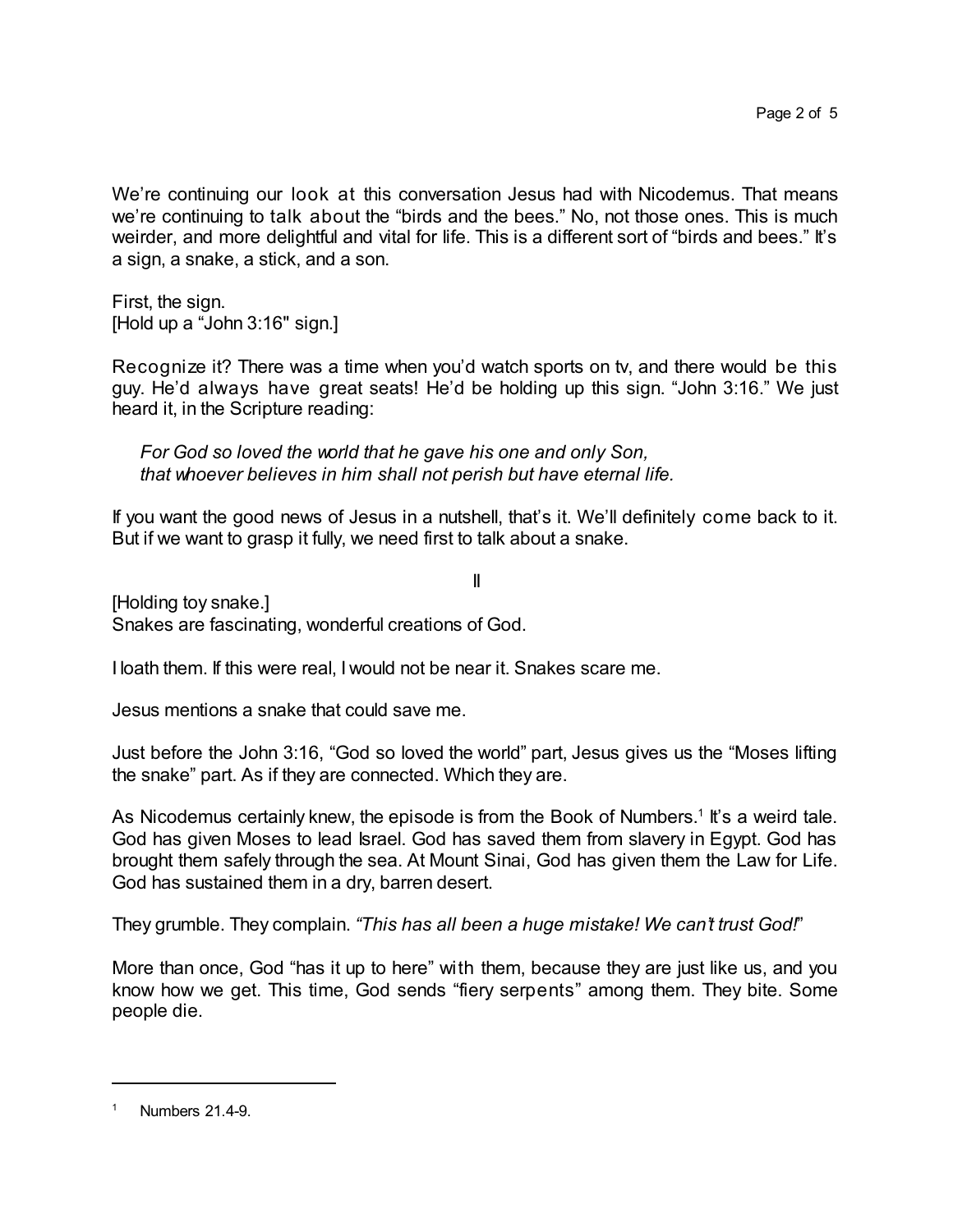Everyone freaks out! (Me too!) They rush to Moses, pleading for help. Moses prays.

God tells Moses to do this. (It's a weird story.) Craft a bronze snake statue. Hoist it high on a pole. When someone is bitten, they can simply look at the bronze snake on a stick, and they will live. Moses does it. They do it. God saves them.

I said it was weird. Jesus thought it important! Why?

III

Remember, we have "John 3:16." Now we have the snake on a stick. The snake points to the sign.

Trying to understand this, it helped me to put these verses side-by side. We can see how they mirror each other, like parallel lines in a poem.

| verse 14             | verses 14-15                    | verse 16                        |
|----------------------|---------------------------------|---------------------------------|
| 1) Moses             | 3) [by whom?]                   | $1)$ God                        |
| 2) lifted up         | 2) must be lifted up            | $2)$ gave                       |
| 3) the snake         | 1) The Human Son <sup>2</sup>   | 3) God's only Son               |
| 4) [so those bitten] | $4)$ [so who?]                  | 4) so those perishing           |
| 5) [could see]       | 5) could trust this             | 5) could trust him              |
| $6)$ [and live]      | 6) and have deep, lasting life. | 6) and have deep, lasting life. |

After I did this, I noticed how they match up.

- The rebels in the wilderness are snake-bit and dying. We who rebel against God are spiritually wounded and perishing.
- God acts through Moses. God acts in Jesus, who is God with us. $3$
- Moses lifts the snake. Jesus, the Human Son, lifts himself on the cross. (In the Gospel of John, Jesus' is clearly in control of his death. He is not a passive victim.)
- Those dying of snake bite can look at the snake. We who are perishing from sin's poison can entrust ourselves to Jesus.
- They received the antidote to the venom, and we are rescued for deep, lasting life. $4$

<sup>2</sup> I find it difficult to know how to translate the Greek phrase *ho huios tou anthropou*. Traditionally it is translated as "Son of Man." However, *anthropos* is neutral term which refers to man/woman, or humanity/persons in general. Sometimes translaters render it "Human One," which reflects the gender neutrality, as well as the common usage of the Hebrew phrase *ben adam* to refer to a generic person. I've chosen "Human Son" because *huios* means "son" and to maintain the linguistic echose with "God's Son." 3

In the language of the Gospel's prologue, Jesus is the Word-who-is-God, made flesh (John 1:14).

<sup>4</sup> I'm following Dale Bruner's translation of *zôçn aiônion*, often rendered "enternal life," as "deep, lasting life." It conveys better the reality that this life is more than "living forever," and something we can experience only in the future. See Frederick Dale Bruner, The Gospel of John, A Commentary (Grand Rapids: Eerdmans, 2012), 194.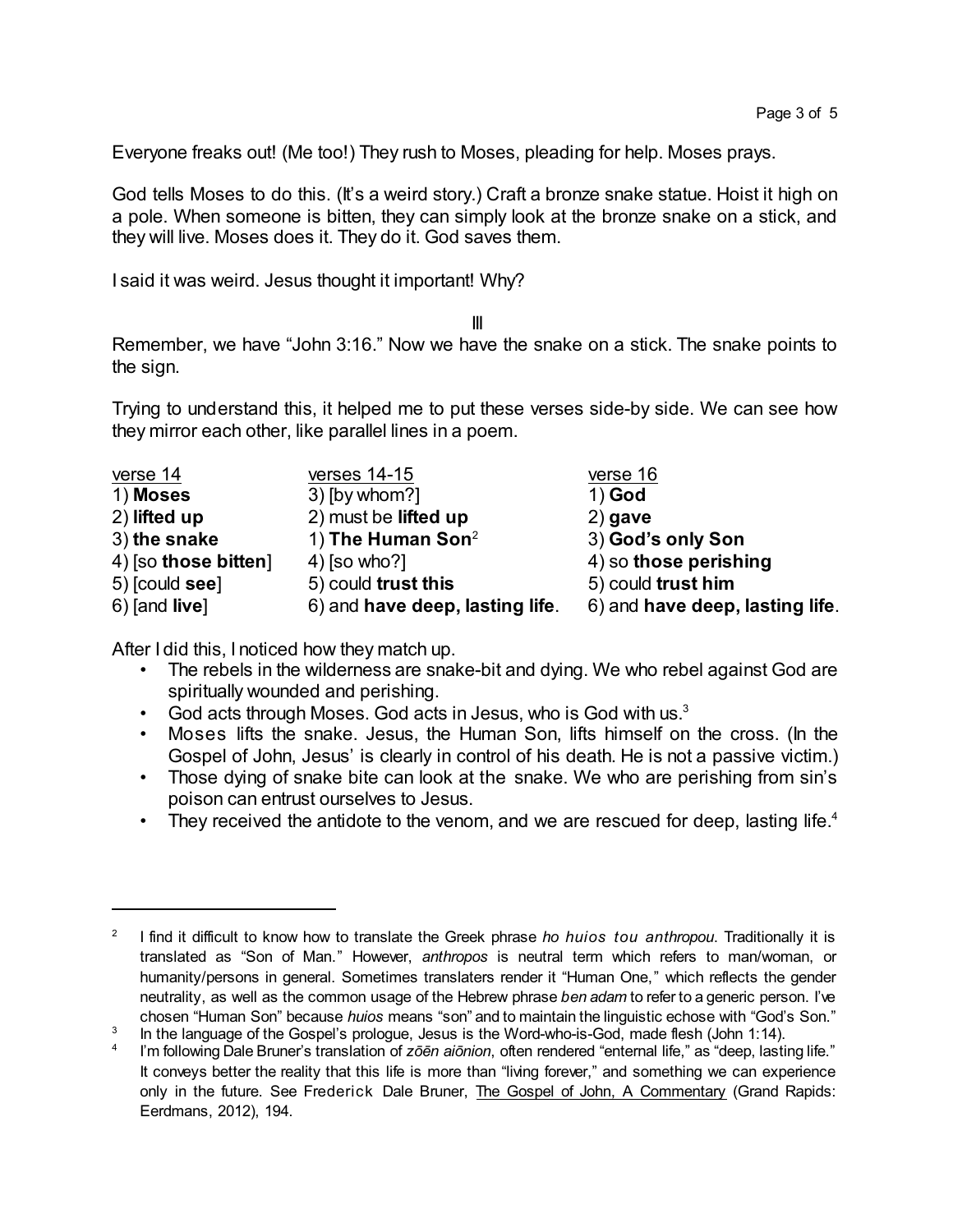I wondered why Jesus is talking this way. Then, I realized he is getting us ready for what we will soon see. Jesus will be lifted on a cross. A man crucified. What does that mean? It will look like he is being made a spectacle, a public display of shame, defeat and humiliation. It will look like we're all seeing death's victory over him. If death can defeat him, the Human Son, our representative . . . we are all doomed.

Jesus wants us to see it differently, though. He wants us to see what is really going on. When you see Jesus on the Cross, remember the snake on the stick. For the weapon of death, will be the unlocking of life. Jesus' apparent defeat will be the seal of our deliverance. His shame will be our salvation. That display of death's power will be its undoing. That spectacle of his weakness will reveal his mighty strength. His humiliation will be his glorification. 5

He will be raised up to his death, for our life.

Remember the "birds and the bees." That's about how our natural life begins.

The "snake on a stick," pointing to "the Son on the Cross" is how our fully-human, new life begins. Deep life, with all the fullness God gives. Lasting life, for death's power is broken. Sure, it still wins its battles, but it is finished.

Remember earlier in the conversation with Nicodemus. Jesus tells us what is needed to see and experience God's Kingdom. That's the presence and community of the royal, living God.<sup>6</sup> What do we need? New birth. We need to be born anew. We need to be birthed again, by God this time.

V

The Son on the Cross makes this new life possible.

So what do we do?

Believe. Simply believe.

<sup>5</sup> We've already heard hints of this in the Gospel of John:

<sup>•</sup> John the Baptist saw Jesus and exclaimed, *"Look! Here is God's lamb, who is taking away the world's sin!"* (1:29). "Lamb" suggests sacrifice for protection, and the result promised is rescue.

<sup>•</sup> Challenging the religious elite, Jesus said, *"Destroy this temple,"* — he was speaking about himself and his own body — *"and I will raise it up in three days."* (2:10)*.* He speaks of his violent death, and the result promised is resurrection to new life.

<sup>•</sup> To his very first followers, we heard Jesus say *"I assure you that you will see heaven open and God's angels going up to heaven and down to earth on the Human Son."* (1:51) The promise is the revealling of the Chosen One of God, who represents us all.

So we have already heard about sacrifice for salvation, death then resurrection, and a climactic revealing of the One in whom God is changing everything.

<sup>&</sup>lt;sup>6</sup> See the quote from Barnabas Lindars in Bruner, 200.